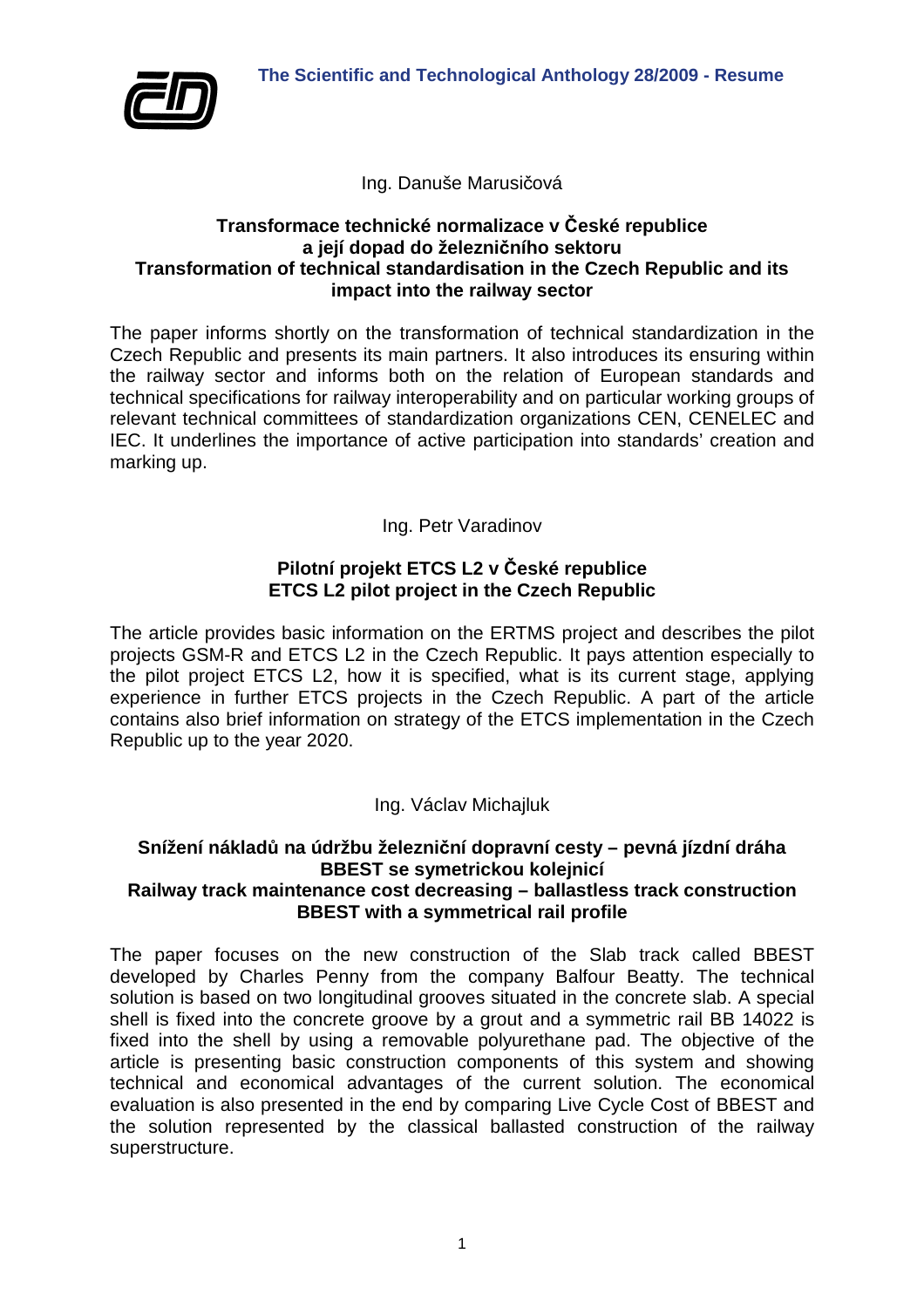

## Ing. Věra Nováková

### **Specifikace minimálních požadavků železnice na ukazatele kvality signálu GNSS/GALILEO pro "nebezpečnostní" železniční telematické aplikace Specifications of minimal railway requirements on GNSS/GALILEO signal quality parameters for "non-safety" Railway Telematic Applications**

The article introduces selected Railway Telematic Software Applications designated for the requirements proposal for the GNSS/GALILEO service. The first section of the article describes selected software applications. The software application "Monitoring Trains, Railway Carriages and Shipment Units Location" includes detailed calculations of the GNSS service requirements. These requirements have been specified for all software applications and their results are shown in the Summary Table. Furthermore the requirements are currently being evaluated in practice in accordance with the specified values' eligibility and a certification methodology for each GNSS parameter for railway transportation will be outlined.

Ing. Mgr. David Krásenský

# **Outsourcing provozu IT na železnici jako cesta k úsporám a efektivitě Outsourcing of IT operation as a way to savings and effectiveness**

Providing outsourced services, among others in the field of information systems operation, is nothing new now and railway organisations are no exception. The paper describes outsourced operation of the mission-critical systems for the Czech railway, underscores its benefits and offers a view under the hood of the company OLTIS Group, which is a leading Czech vendor of information systems in transport industry.

Ing. Zdeněk Štěpánek

# **Modernizace lokomotiv řady 230 Modernisation of Locos Class 230**

In this article the reader will learn basic facts about modernization of the nowadays classic electric locomotives for AC Power System 25 kV / 50 Hz Class 230 of the carrier CD Cargo, Inc. The objective of modernization is increasing the effective life span of the locomotives by 20 years, the possibility of operating on the network of Slovak and Hungarian railways and last but not least a substantial improvement of drivers' working conditions.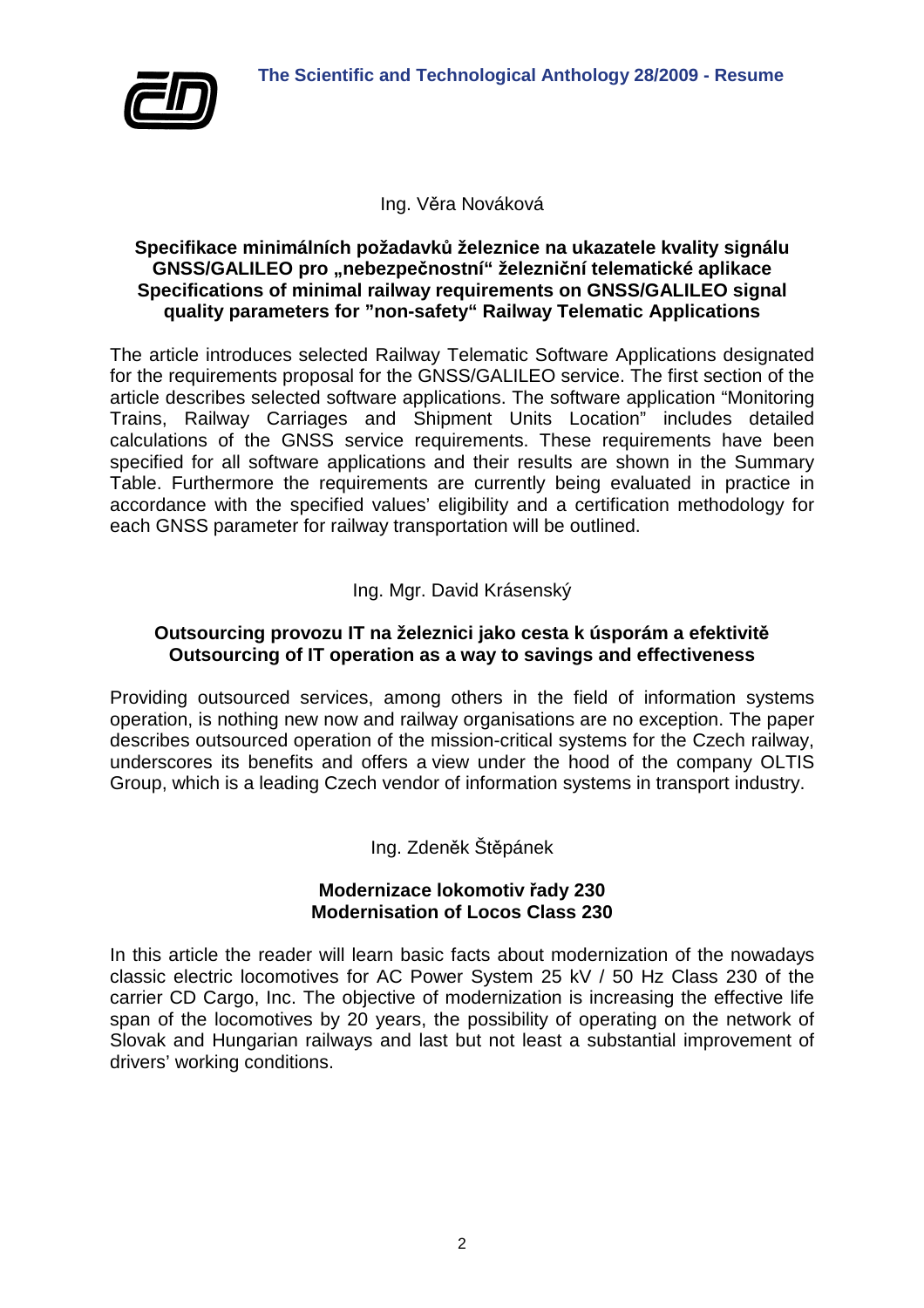

doc. Ing. Jaromír Zelenka, Csc.

### **Analýza vodicích vlastností dieselelektrické lokomotivy s novým podvozkem CZ LOKO pomocí simulačních výpočtů Analysis of conducting behaviour of the diesel-electric locomotives Class 744.0 with a new double-axle bogie by CZ LOKO by means of simulation calculations**

This paper contains an analysis of conducting behaviour of the diesel-electric locomotive Class 744.0 with a new double-axle bogie by CZ LOKO a.s. The guiding behaviour is evaluated on the basis of simulation calculations carried out by a programming system of rail vehicle running which is being developed at Jan Perner Transport Faculty of the University of Pardubice. It monitors the quasi-statically guiding force at the outer wheel of the first axle while running through very small radius curves. The evaluation of this force is carried out depending on radius of the running curve, on locomotive mass and also on the track with different rail inclination 1:20 and 1:40 according to ČSN EN 14363 and to the UIC Leaflet 518 (10/2007) draft.

Ing. Jiří Janšta

### **Registr vozidel REVOZ a jeho význam na liberalizovaném dopravním trhu Vehicles Registry REVOZ and its importance on a liberalised transport market**

The paper describes the Vehicles Registry of the Infrastructure Manager (IM) which fulfils the role of the Rolling Stock Reference Database according to TSI TAF. Legislation for keeping the registry is introduced in the article as well as the relationships between the vehicles keepers' registers and the Rail Authority. It draws attention to the derived importance of the registry data in other information systems of the IM within the lifecycle of a train.

doc. Ing. Karel Hlava, Csc. - Ing. Ladislav Mlynařík

# **Práce a výkon při rekuperaci Work and power during recuperation**

The paper deals with the analysis of power flow at the recuperative breaking on the traction system 25 kV, 50 Hz. Outside a short analytic calculation of the expected recuperated energy and power values three diagrams are attached which enable an easy estimation of both recuperated values mentioned in relation to the train mass and the recuperation period time duration. Three numeric examples are added too.